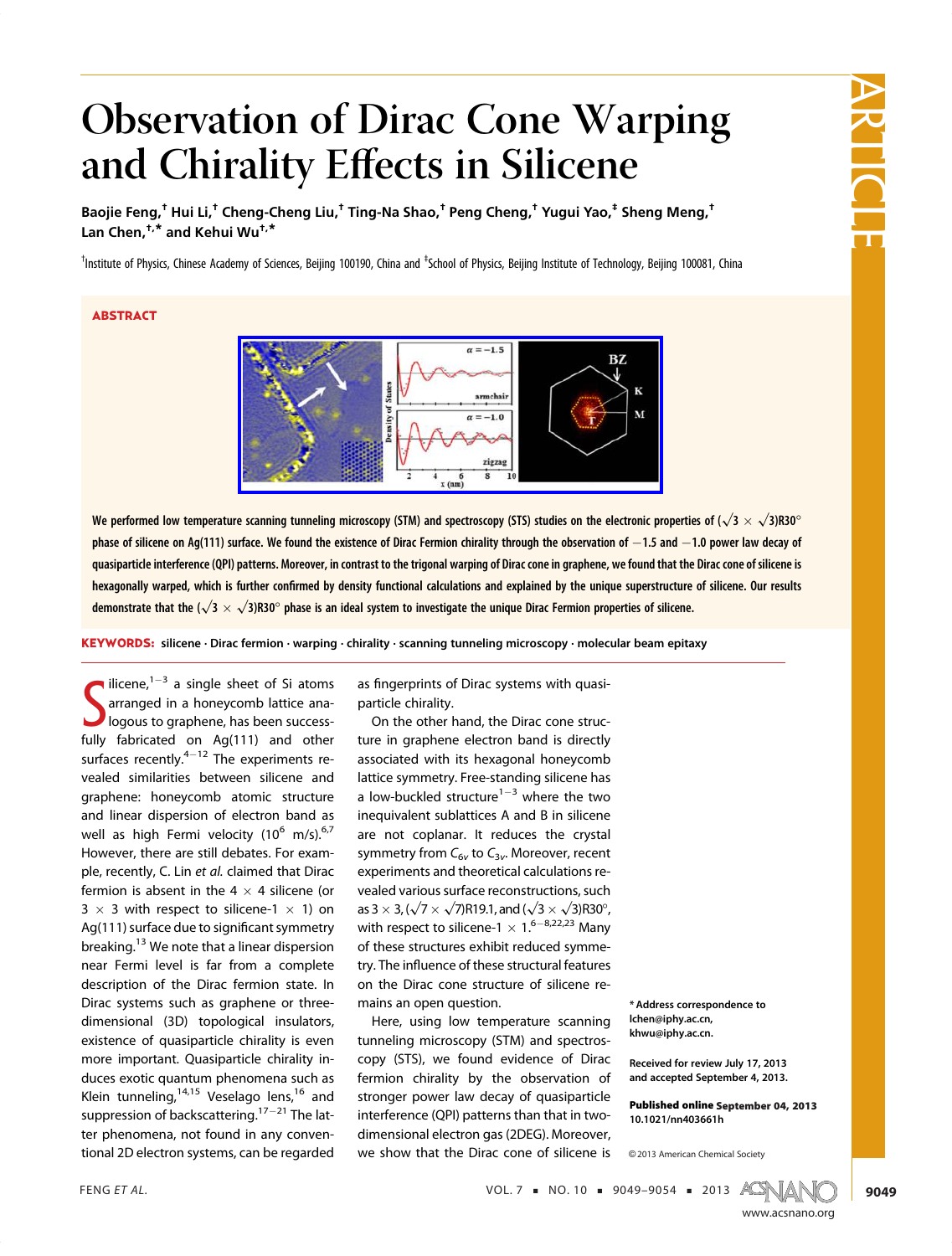not circular, but significantly warped. In contrast to the trigonal warping of Dirac cone in graphene, the warping in silicene is hexagonal. Experimental observations have also unambiguously excluded the possibility that the observed QPI pattern are from the Ag(111) substrate states, and proved that they are originating from intrinsic states of silicene. These results pave the way for exploiting anisotropic transport behavior and investigating other exotic physical phenomena of silicene such as quantum spin Hall effect  $(QSHE)<sup>3</sup>$ quantum anomalous Hall effect (QAHE)<sup>24</sup> and superconductivity.<sup>25</sup>

#### RESULTS AND DISCUSSION

Figure 1a is a typical STM topographic image showing a silicene sheet landing across several Ag(111) steps. A zoom-in image of silicene surface is shown in the inset and Figure S1 (see Supporting Information), which exhibits a honeycomb structure with period of 0.64  $\pm$  0.01 nm. This structure corresponds to a  $\sqrt{3} \times \sqrt{3}$  superstructure with respect to the 1  $\times$  1 silicene lattice.<sup>7,8</sup> The structure of the  $\sqrt{3} \times \sqrt{3}$  silicene has been discussed in detail in our previous work.<sup>26</sup> DFT calculations indicated the interaction between  $\sqrt{3} \times \sqrt{3}$  silicene and Ag(111) surface is weak van der Waals interaction.<sup>26</sup> Here we further point out that in our structural model, the number of upper buckled silicon atoms in  $\sqrt{3} \times \sqrt{3}$  silicene is less than that of other superstructure of silicene, for example,  $3 \times 3$  silicene. As a consequence, the hybridized sp<sup>2</sup> orbitals, and the resulting Dirac fermion characteristics, are better preserved in the electronic structures of  $\sqrt{3} \times \sqrt{3}$  silicene, which is also proved by our DFT calculations of  $\sqrt{3} \times \sqrt{3}$  silicene with Ag substrate (Figure S2, see Supporting Information).

Scanning tunneling spectroscopy (STS) records differential tunneling conductance, dI/dV, as a measure of the local density of states at the tunneling energy. On a metallic surface, dI/dV map usually shows Friedel oscillations near step edges or point defects, due to scattering of quasiparticles between the metallic surface states.<sup>27</sup> This has become a powerful tool to probe the surface state characteristics such as symmetry and dispersion. In our experiments, pronounced LDOS oscillation is observed in dI/dV maps near the step edge of a silicene sheet. Figure 2a is an STM topographic image of two silicene islands of second layer silicene on top of first layer silicene, where both zigzag and armchair edges are present, perpendicular to each other. The dI/dV map of the same area reveals LDOS oscillations near both types of step edges, as shown in Figure 2b.

To understand the origin of the QPI patterns, we have excluded the Ag(111) substrate bands as the origin of the observed standing wave on silicene, as follow. First, although QPI patterns induced by Ag bulk bands had been observed on Ag(110) facet, $^{28}$  in the



Figure 1. (a) STM image (150  $\times$  150 nm<sup>2</sup>,  $V_{\text{tip}}$  = 1.5 V) of a silicene island crossing Ag(111) steps. The inset shows a high resolution STM image (6  $\times$  6 nm<sup>2</sup>, V<sub>tip</sub> = 1.7 V) of the surface exhibiting a honeycomb structure with lattice constant 0.64 nm. A unit cell is indicated by the white rhombus. stant 0.04 mm. A unit cen is mulcated by the winte mombus.<br>(b) Schematic model of silicene-√3 superstructure including zigzag and armchair edges. The red and yellow balls represent silicon atoms with different heights. The black represent sincom atoms with different neights. The black<br>rhombus indicates a  $\sqrt{3}$  unit cell. The inset shows the first Brillouin zone of the  $1 \times 1$  silicene lattice.



Figure 2. (a) STM image (50  $\times$  50 nm<sup>2</sup>,  $V_{\text{tip}} = -1.0$  V) including both armchair and zigzag edges of silicene. The white arrow indicate a step edge of Ag(111) beneath the continuous monolayer silicene sheet. (b)  $dI/dV$  map ( $V_{\text{tip}} =$  $-1.0$  V) at the same area as (a) showing standing wave patterns. We define the direction perpendicular to the step edge as x axis, and that parallel to the step edge as y axis, as illustrated in (b). The position of step edge is set at  $x = 0$ .  $(c-h)$  LDOS on monolayer silicene as function of distance from the step edges at different energies. The data were acquired near armchair edge (c-f) and zigzag edge (g and h) and have been averaged in the y direction to maximize the signal-to-noise ratio. Gray dots, experimental values; red lines, fits to the data (see text).

case of Ag(111) QPI patterns induced by bulk bands has never been observed, either on pristine Ag(111) or adsorbate-covered Ag(111). All previously reported QPI patterns on Ag(111) were originated from the Shockley surface state of Ag(111), in the energy range of 0-3 eV above Fermi level.<sup>29</sup> A Shockley surface state is difficult to survive when the Ag(111) is covered with a silicene layer (Figure S3, see Supporting Information). Second, silicene on Ag(111) surface exhibits different phases such as 3  $\times$  3, ( $\sqrt{7}$   $\times$   $\sqrt{7}$ )R19.1, and so on.<sup>6,8</sup>

FENG ET AL.  $VOL. 7 = NO. 10 = 9049 - 9054 = 2013$   $A C N A N$ 



www.accom

ARTICLE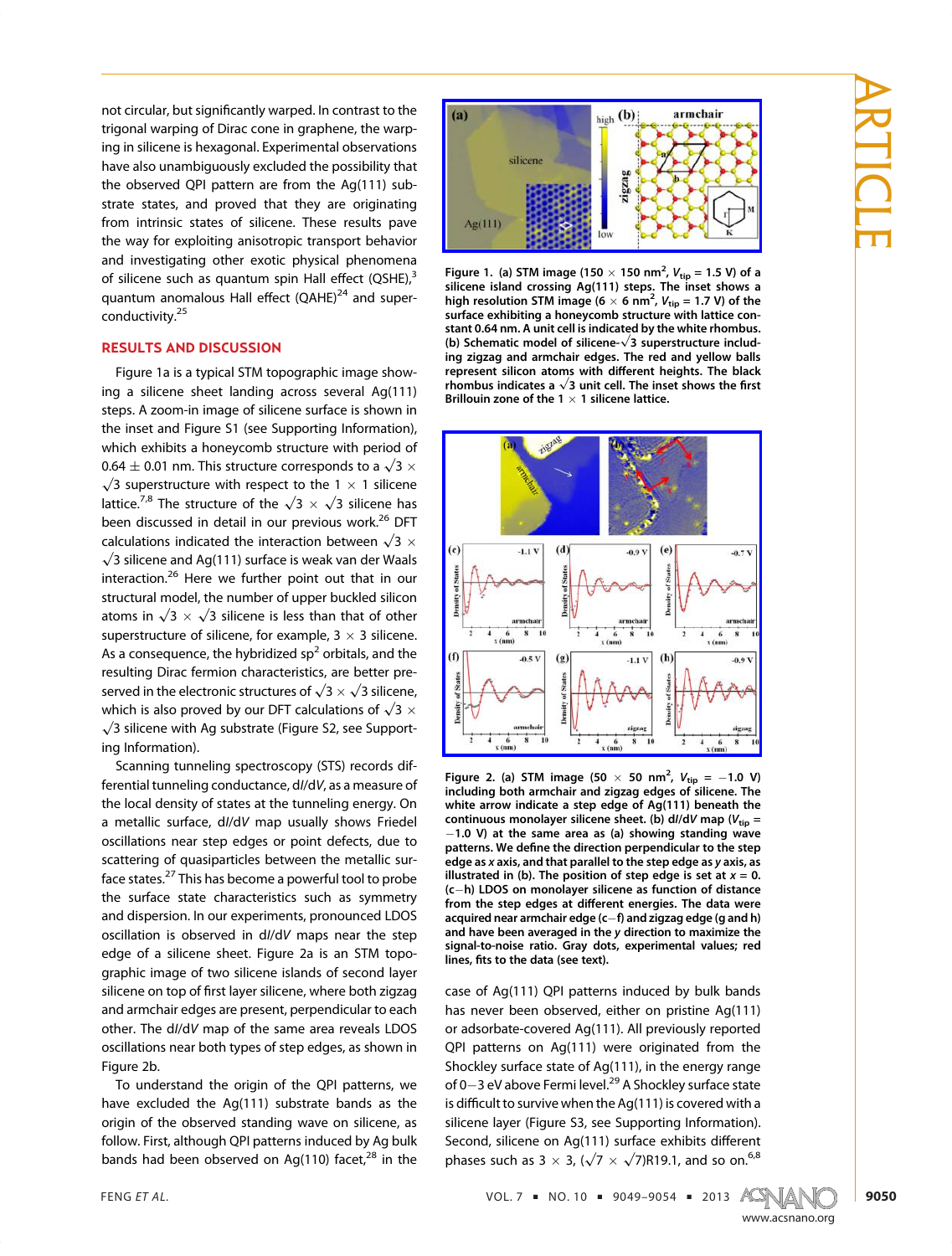If the QPI patterns stem from the Ag(111) surface, we should also observe them on other reconstructions. However, we have never observed QPI patterns in any other phases except the  $\sqrt{3} \times \sqrt{3}$  silicene. Third, if QPI patterns on silicene originate from the bulk bands of Ag, the wavenumber should be different for different layer of silicene, because the STM tip at different height from the Ag(111) surface probes bulk bands at different  $k_z$ . Moreover, when the tip moves farther from the Ag(111), the intensity of standing waves should decreases. In our experiment, both the wavenumber and the intensity of standing waves are the same for monolayer, bilayer and even trilayer silicene, as shown in Figure S4 (see Supporting Information). Finally, as will be shown later, we observe a strong correspondence between the symmetry of the QPI pattern with the orientation of the silicene domain. Therefore, these long wavelength standing wave patterns are not related to the Ag(111) substrate, but are due to scattering of charge carriers within one silicene Dirac cone, namely, intravalley scattering.<sup>31</sup>

It is also notable in Figure 2b that the intensity of the QPI patterns decays with increasing distance from the step edge. We plot the d//dV intensity as a function of the distance from the armchair and zigzag step edges at various energies, and some examples are shown in Figure  $2c-h$ . Here the direction normal to the step edge is defined as x and the direction parallel with the step edge is defined as y. The dI/dV signal has been averaged in y direction to maximize the signal-to-noise ratio. Clear oscillatory and decay behaviors of dI/dV signal along x axis are observed. To quantify the decay behavior, the data were fitted using an exponential decaying equation  $\delta \rho(x) \propto \cos(2kx + \varphi)x^{\alpha}$ , which is generally applicable for Friedel oscillations of LDOS in a surface state band,<sup>27</sup> where k is the wave vector of the standing wave,  $\varphi$  is a phase shift associated with the scattering potential, and  $\alpha$  is the decay factor. Other decay channels such as electron-electron interaction and interbands transition have been ignored by treating the lifetime of quasiparticles as infinite (see Supporting Information). The data could be fitted very well by fitting parameter  $\alpha = -1.5$  for armchair edge (Γ-K direction), and  $\alpha = -1.0$  for zigzag edge (Γ-M direction).

The LDOS oscillation is a result of quasiparticle scattering (QS) between different points of constant energy contour (CEC). To understand our observations, it is helpful to compare our case with three model systems: conventional two-dimensional electron gas (2DEG), graphene, and 3D topological insulators (TIs). In conventional 2DEG with parabolic momentumenergy dispersion, the CEC is a perfect circle located at the center of Brillouin zone (BZ). The distribution of QS is thus isotropic, and will show a circle in the momentum space. When scattered from step edges, the decay of QPI patterns as a function of the distance

obeys a power law with decay factor of  $-0.5$ , i.e.,  $\delta \rho(x) \propto \cos(2kx + \varphi)x^{-0.5}$ .<sup>27</sup> In case of graphene, there are six Dirac cones at the K and K' points of BZ. Charge carriers scattered between Dirac cones (intervalley scattering) or within single Dirac cone (intravalley scattering), giving rise to short-wavelength ( $\sqrt{3} \times \sqrt{3}$ )R30° with respect to 1  $\times$  1 lattice or long wavelength interference patterns in real space, respectively.<sup>30</sup> Moreover, for intravalley scattering, one has to take into account the carrier chirality. The projection of pseudospin of quasiparticle in the direction of the momentum defines the chirality.<sup>31</sup> Electrons (or equivalently holes) of opposite direction within one Dirac cone have opposite pseudospins.<sup>21</sup> The standing wave near a step edge is due to scattering between states at the "stationary points" of CEC,<sup>32,33</sup> which have antiparallel pseudospins. This results in suppression of backscattering and a faster decay ( $\alpha = -1.5$ ).<sup>19</sup> Finally, in the case of 3D TIs such as  $Bi<sub>2</sub>Se<sub>3</sub>$  or  $Bi<sub>2</sub>Te<sub>3</sub>$ , only one Dirac cone exists at the BZ center $34,35$  and scattering takes place at different points of the CEC. Similarly, due to the real spin texture along the CEC, backscattering is suppressed. Stronger decaying factors, such as  $-1.5$ and  $-1$ , had been reported for 3D TIs.<sup>33,36</sup>

The observation of strong decay of LDOS oscillation in silicene suggests that the quasiparticle in silicene is chiral; otherwise, the decay of QPI from a step edge should obey a power law with a decay factor of  $-0.5$ , as that in conventional 2DEG systems.<sup>27</sup> The faster decay of LDOS oscillation should be due to scattering of electrons between states with nonparallel or even antiparallel pseudospins. In  $Bi<sub>2</sub>Te<sub>3</sub>$ , the decay factors are  $-1.5$  in Γ-K direction and  $-1.0$  in Γ-M direction.<sup>20</sup> This high similarity leads us to consider that the Dirac cone of silicene is also hexagonally warped to produce strong and anisotropic decay of QPI patterns.

To validate our hypothesis and further investigate the properties of the Dirac cone of silicene, we turned to QPI from point defects. Since our silicene surface is typically very smooth and defect-free, the QPI patterns are hardly observable on flat terraces due to the lack of scattering centers. To create scattering centers, we deposited 0.001 monolayer (defined as single layer of silicene with lattice constant 0.38 nm) hydrogen atoms on silicene, which are adsorbed on top of Si atoms to form Si-H bonds. The hybridization of Si atoms is thus changed from sp<sup>2</sup> to sp<sup>3,37</sup> which will change the local , potential and create a scattering center. A typical STM topographic image of silicene after hydrogenation is shown in Figure. 3a. Each eyelike protrusion corresponds to one H atom chemically adsorbed on one Si atom. After hydrogen adsorption, the typical dI/dV map now shows significant QPI patterns, as shown in Figure 3b.

A striking aspect of the map is that the waves around point defects exhibit a hexagonal rather than circular shape. This unique feature can be revealed more clearly

FENG ET AL.  $\text{VOL. 7} \cdot \text{NO. 10} \cdot \text{9049-9054} \cdot \text{2013} \cdot \text{AGN}$ 



ARTICLE

www.accom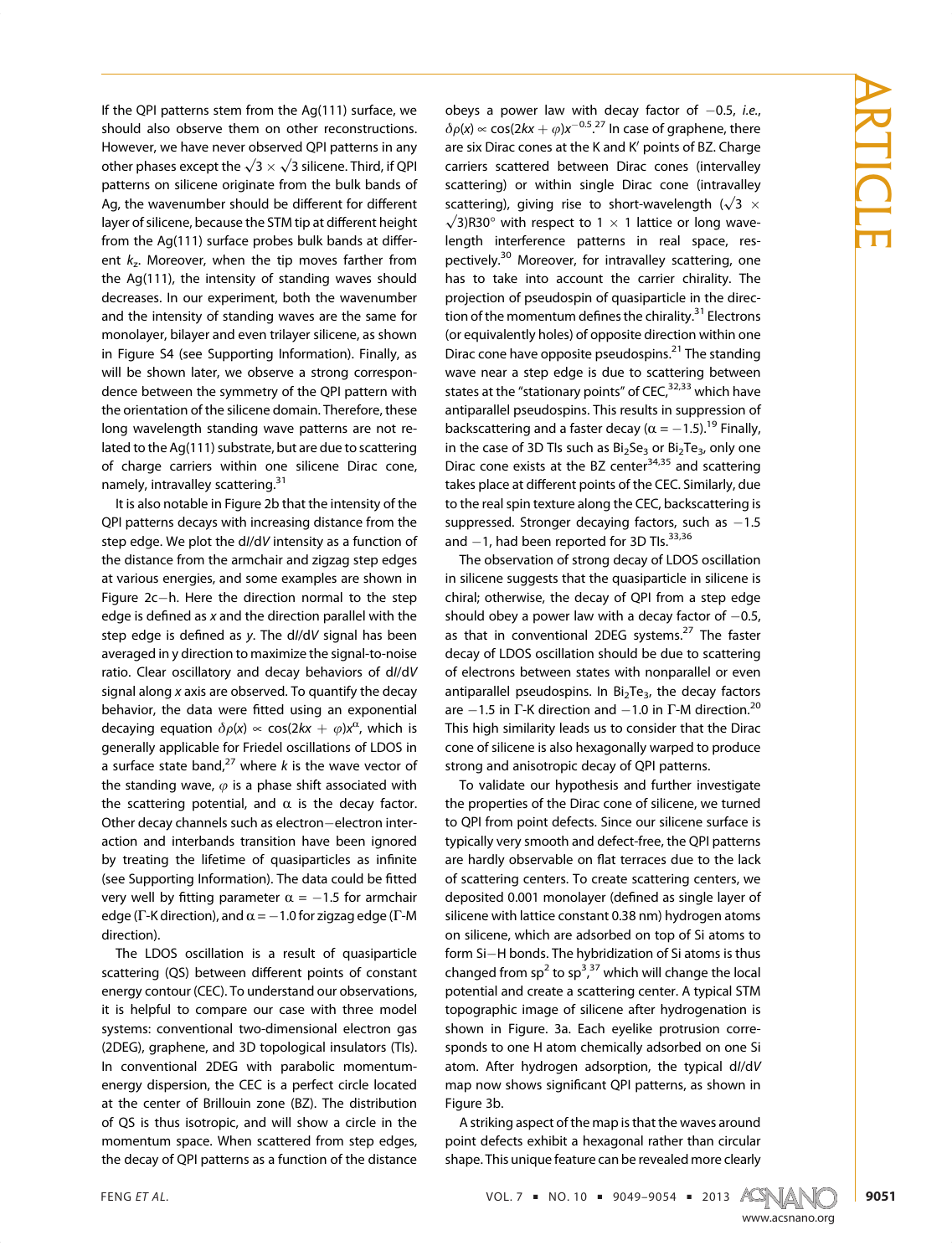



Figure 3. (a) STM image (45  $\times$  45 nm<sup>2</sup>,  $V_{\text{tip}} = -2$  V) of the hydrogenated silicene surface; (b) dl/dV map ( $V_{tip}$  = -0.9 V) at the same area of (a) showing standing wave patterns induced by hydrogenated sites;  $(c-e)$  k-space maps obtained by Fourier transform of dI/dV maps at different voltages:  $-1.1$  V in (c),  $-0.9$  V in (d) and  $-0.7$  V in (e). A hexagon of 1  $\times$  1 BZ is superimposed in (d) to show the directions.



Figure 4. Two FFT images obtained on two silicene islands with different orientations on same Ag single crystal surface. The dash lines guide the eyes to show the hexagonal shapes of distribution of scattering vectors in q-space. The white rectangles mark the orientations of silicene.

by fast Fourier transformation (FFT) of dI/dV maps into k space. Figure 3d is the FFT result of Figure 3b, showing a hexagon in the center. Comparing with the surface BZ of  $1 \times 1$  lattice of silicene, we found the edges of hexagon in Γ-K direction, while the vertices in Γ-M direction. We obtained similar feature in k-space maps in the energy range from 0.4 to 1.2 eV above the Fermi energy. Panels c and e of Figure 3 show other two k-space maps taken at  $-1.1$  and  $-0.7$  V, respectively, both of which exhibit hexagonal features.

It is worth to note that the  $\sqrt{3} \times \sqrt{3}$  silicene can have different rotational domains,  $0^{\circ}$ , 30° and  $\pm 10^{\circ}$  with respect to the Ag(111) substrate, indicating that this phase is incommensurate with the substrate.<sup>26</sup> Importantly, the directions of hexagons are always along the orientation of silicene, not the Ag(111) substrate (Figure 4). If the standing wave we observed on silicene does originate from the bulk bands of Ag, the orientation of the hexagon must be locked to the crystallographic direction of Ag(111). This is another strong evidence to rule out the possibility of QPI patterns originating from Ag bands.



Figure 5. (a) The lattice geometries of  $(\sqrt{3} \times \sqrt{3})$ R30° rhombic superstructure of silicene. The red and green balls represent the Si atoms with different heights. (b) The BZ of 1  $\times$  1 and ( $\sqrt{3} \times \sqrt{3}$ )R30 $^{\circ}$  silicene are plotted in black and red lines. Note that the Dirac points K and  $K'$  in the BZ of 1 × 1 cell are at the Γ point in BZ of  $(\sqrt{3} \times \sqrt{3})$ R30° cell. (c) CECs of Dirac cone of  $(\sqrt{3} \times \sqrt{3})$ R30° structures obtained from DFT calculations. The energies are indicated. (d) The schematic illumination of the scattering wave vectors in hexagonal warping CECs of Dirac cone.

In graphene, the CEC of Dirac cone at K and K' points in BZ at low energy is isotropic and circular, but it is trigonally warped at higher energies.<sup>38</sup> The orientation of warping is different for K and K' points. It is thus easy to assume that similar trigonal warping may exist in the Dirac cone of silicene. However, the trigonally warped CECs cannot explain the hexagonal shape of LDOS oscillations observed in both real space and k space for silicene.To better understand the Dirac cone warping in silicene, we studied the electronic band structure of silicene using first principle calculations. The structural model of our  $\sqrt{3} \times \sqrt{3}$  honeycomb silicene on Ag(111) has been understood recently,  $26$  as shown in Figure 5a. The band structure performed by DFT calculations has also been shown in ref 26. It should be noted due to the formation of the ( $\sqrt{3} \times \sqrt{3}$ )R30° superstructure on silicene surface, the K and K' points in the BZ of  $(1 \times 1)$ phase are folded onto the Γ point of the BZ of the ( $\sqrt{3} \times \sqrt{3}$ )R30° superstructure (shown in Figure 5b). As a consequence, the six Dirac cones with different orientation of warping at different K and K' points of  $(1 \times 1)$ phase are folded onto the Γ point of  $\sqrt{3} \times \sqrt{3}$  structure and give rise to one Dirac cone, which should become hexagonally warped. The results of DFT calculation shows that linear energy-momentum dispersion is preserved at  $\Gamma$  point with a significant gap stemming from the ultrabuckling Si atoms in  $\sqrt{3} \times \sqrt{3}$  phase of silicene.<sup>26</sup> We drew several CECs of Dirac cone at  $\Gamma$  point at energy higher than 0.5 eV above Dirac point, as shown in Figure 5c. It is obvious that the CECs start to hexagonal warp and form hexagons above 0.75 eV. The calculation also shows the CEC of Dirac cone is still far away from the boundary of first Brillouin Zone. So the warping effect should not result from the interactions with other bands.

FENG ET AL.  $\text{VOL.7} \cdot \text{NO.10} = 9049 - 9054 = 2013 \quad \text{A} \quad \text{N}$ 

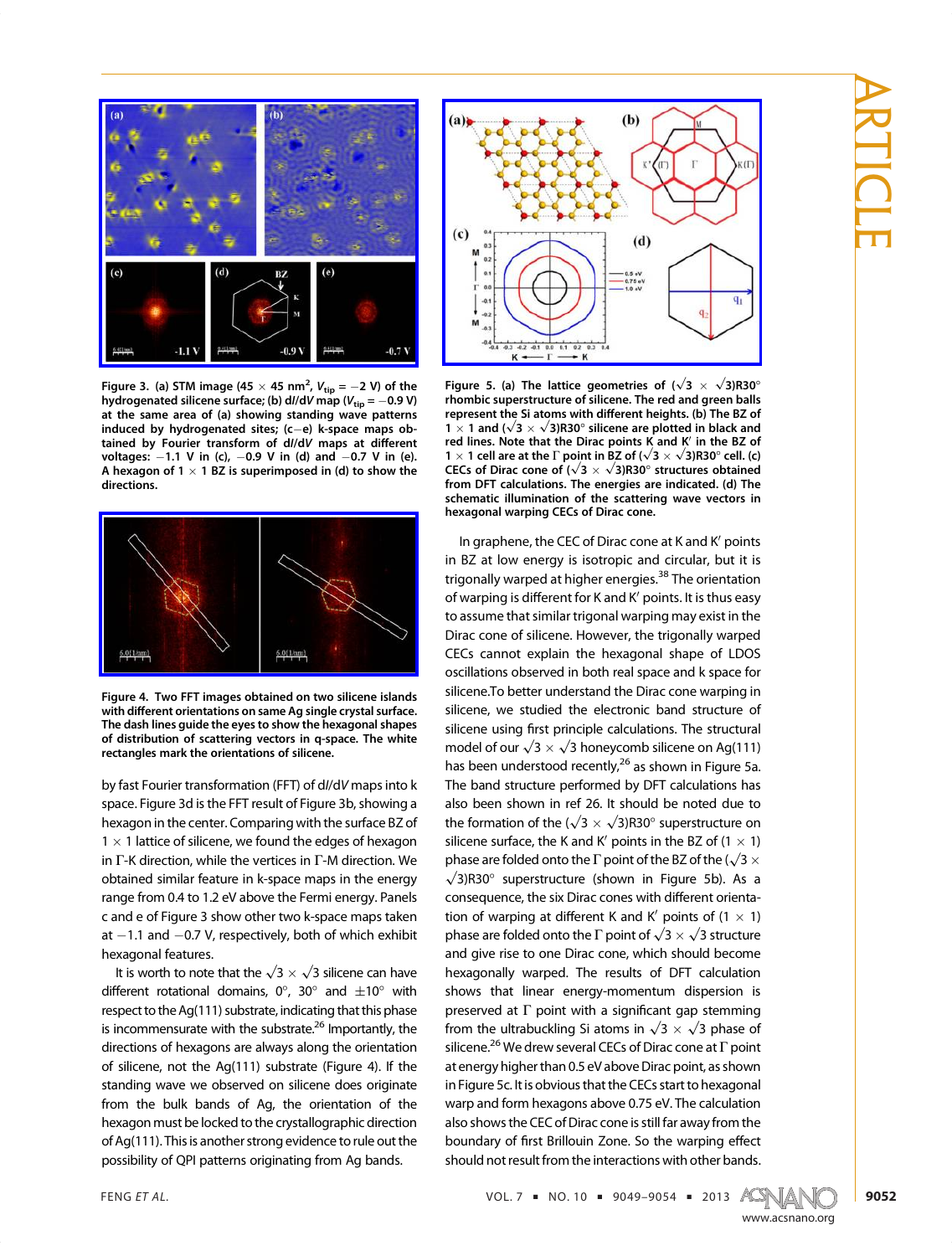On the basis of the calculated Dirac cone structure, the QPI in silicene can be understood as follows. For a circular CEC, the scattering from states  $k_F$  and  $-k_F$ , namely, backscattering, is the most efficient process due to enhanced phase space.<sup>21</sup> This results in a circle with radius  $2k_F$  in the FFT of the d//dV maps. In our present case, the CEC of Dirac cone is hexagonally warped, resulting in the primary scattering processes occurring between two opposite edges of hexagon  $(q_1)$ shown in Figure 5d). Therefore, the scattering wave vector q varies along the opposite edges, and will result in a hexagon with edges toward Γ-K direction and vertices toward Γ-M direction (for BZ of 1  $\times$  1 structure) in k-space maps (Figure  $3c$  –e). On the other hand, the backscattering should be suppressed due to the states with antiparallel pseudospins, which will give QPI with faster decay rate. The coincidence of the observed decay factor,  $-1.5$ , with the decay factor observed in chiral Dirac fermion systems such as graphene and 3D topological insulators strongly supports our above model.<sup>19,33</sup> Additionally, occurrence of the intravalley backscattering requires a pseudospin-flip process induced by strong scattering potentials such as the point defects and step edges. For weaker scattering potential such as substrate step beneath the continuous silicene sheets (for example the one marked by white arrow in Figure 2a), no QPI patterns had been observed in our experiment, which can be viewed as a result of protection by quasiparticle chirality. Similarly, the scattering near zigzag edge of silicene (along Γ-M direction) should stem from the scattering between opposite vertices of hexagon in CEC  $(q_2$  in Figure 5d). The related decay rate  $-1.0$  may be originated from the finite overlaps of pseudospins, which was also observed in the case of topological insulator  $Bi<sub>2</sub>Te<sub>3</sub>$ with a hexagram-shaped CEC of Dirac cone.<sup>33,36</sup> The warped CEC of Dirac cone usually happens at energy far away from the Dirac point. The scattering vectors can be enhanced at the stationary points of the distorted CEC which provide nesting or near nesting condition. That is why we observed the QPI only at energy larger than 0.5 eV above Fermi energy.

#### CONCLUSION AND PROSPECTS

Our present work unambiguously reveals that the Dirac cone in silicene is hexagonally warped, and with chirality. These features make silicene very unique, as compared with its structural analogue, graphene. They have also important indication for exploiting silicene in future electronic devices, because transport properties are dependent on the scattering processes and thus will also be anisotropic. The warping of Dirac cones of silicene provides additional possibility to tune the carrier mobility in silicene based devices. $39,40$  Understanding the electronic structure of silicene is helpful to investigate other physical properties, for example superconductivity.<sup>25</sup>

#### METHODS

All our experiments were performed in a home-built low temperature STM with a base pressure of  $5 \times 10^{-11}$  Torr. The sample was transferred to the STM chamber immediately after preparation without breaking the vacuum. The clean Ag(111) surface was obtained by repeated cycles of Ar ion sputtering and annealing. Silicene film was prepared by depositing 0.8 monolayer (ML) silicon atoms on the Ag(111) surface at substrate temperature of 500 K. The deposition flux of silicon was kept at 0.05 ML/min.  $H_2$  molecules are cracked by a tungsten filament kept at approximately 1700 K and then dosed onto silicene at room temperature. All STM topographic images were measured in constant current mode with an electrochemically etched tungsten tip, and the dI/dV signal was acquired using standard lock-in technique by superimposing a small sinusoidal modulation (20 mV and 676 Hz) to the tip bias voltage.<sup>7,41</sup> All our data were obtained at 77 K. The details of DFT calculations are same to ref 26.

Conflict of Interest: The authors declare no competing financial interest.

Acknowledgment. This work was supported by the MOST of China (Grants No. 2012CB921703, 2013CB921702, 2013CBA01600), and the NSF of China (Grants No. 11174344, 91121003, 11074289).Y. Yao is supported by MOST of China (Grant No. 2011CBA00100) and NSF of China (Grants No. 11174337 and 11225418).

Supporting Information Available: The spatial distribution of standing waves on Ag(111) and mutilayers silicene, the DFT calculated electronic structures of  $\sqrt{3} \times \sqrt{3}$  silicene on Ag(111) surface, and detailed description of decay of standing wave patterns. This material is available free of charge via the Internet at http://pubs.acs.org.

#### REFERENCES AND NOTES

- 1. Guzman-Verri, G. G.; Voon, L. C. L. Y. Electronic Structure of Silicon-Based Nanostructures. Phys. Rev. B 2007, 76, 075131.
- 2. Cahangirov, S.; Topsakal, M.; Akturk, E.; Sahin, H.; Ciraci, S. Two- and One-Dimensional Honeycomb Structures of Silicon and Germanium. *Phys. Rev. Lett.* 2009, 102, 236804.
- 3. Liu, C.-C.; Feng, W.; Yao, Y. Quantum Spin Hall Effect in Silicene and Two-Dimensional Germanium. Phys. Rev. Lett. 2011, 107, 076802.
- 4. Lin, C.-L.; Arafune, R.; Kawahara, K.; Tsukahara, N.; Minamitani, E.; Kim, Y.; Takagi, N.; Kawai, M. Structure of Silicene Grown on Ag(111). Appl. Phys. Exp. 2012, 5, 045802.
- 5. Lalmi, B.; Oughaddou, H.; Enriquez, H.; Kara, A.; Vizzini, S.; Ealet, B.; Aufray, B. Epitaxial Growth of a Silicene Sheet. Appl. Phys. Lett. 2010, 97, 223109.
- 6. Vogt, P.; De Padova, P.; Quaresima, C.; Avila, J.; Frantzeskakis, E.; Asensio, M. C.; Resta, A.; Ealet, B.; Le Lay, G. Silicene: Compelling Experimental Evidence for Graphenelike Two-Dimensional Silicon. Phys. Rev. Lett. 2012, 108, 155501.
- 7. Chen, L.; Liu, C.-C; Feng, B.; He, X.; Cheng, P.; Ding, Z.; Meng, S.; Yao, Y.; Wu, K. Evidence for Dirac Fermions in a Honeycomb Lattice Based on Silicon. Phys. Rev. Lett. 2012, 109, 056804.
- 8. Feng, B.; Ding, Z.; Meng, S.; Yao, Y.; He, X.; Cheng, P.; Chen, L.; Wu, K. Evidence of Silicene in Honeycomb Structures of Silicon on Ag(111). Nano Lett. 2012, 12, 3507-3511.
- 9. Fleurence, A.; Friedlein, R.; Ozaki, T.; Kawai, H.; Wang, Y.; Yamada-Takamura, Y. Experimental Evidence for Epitaxial Silicene on Diboride Thin Films. Phys. Rev. Lett. 2012, 108, 245501.
- 10. Enriquez, H.; Vizzini, S.; Kara, A.; Lalmi, B.; Oughaddou, H. Silicene Structures on Silver Surfaces. J. Phys.: Condens. Matter 2012, 24, 314211.

www.accom